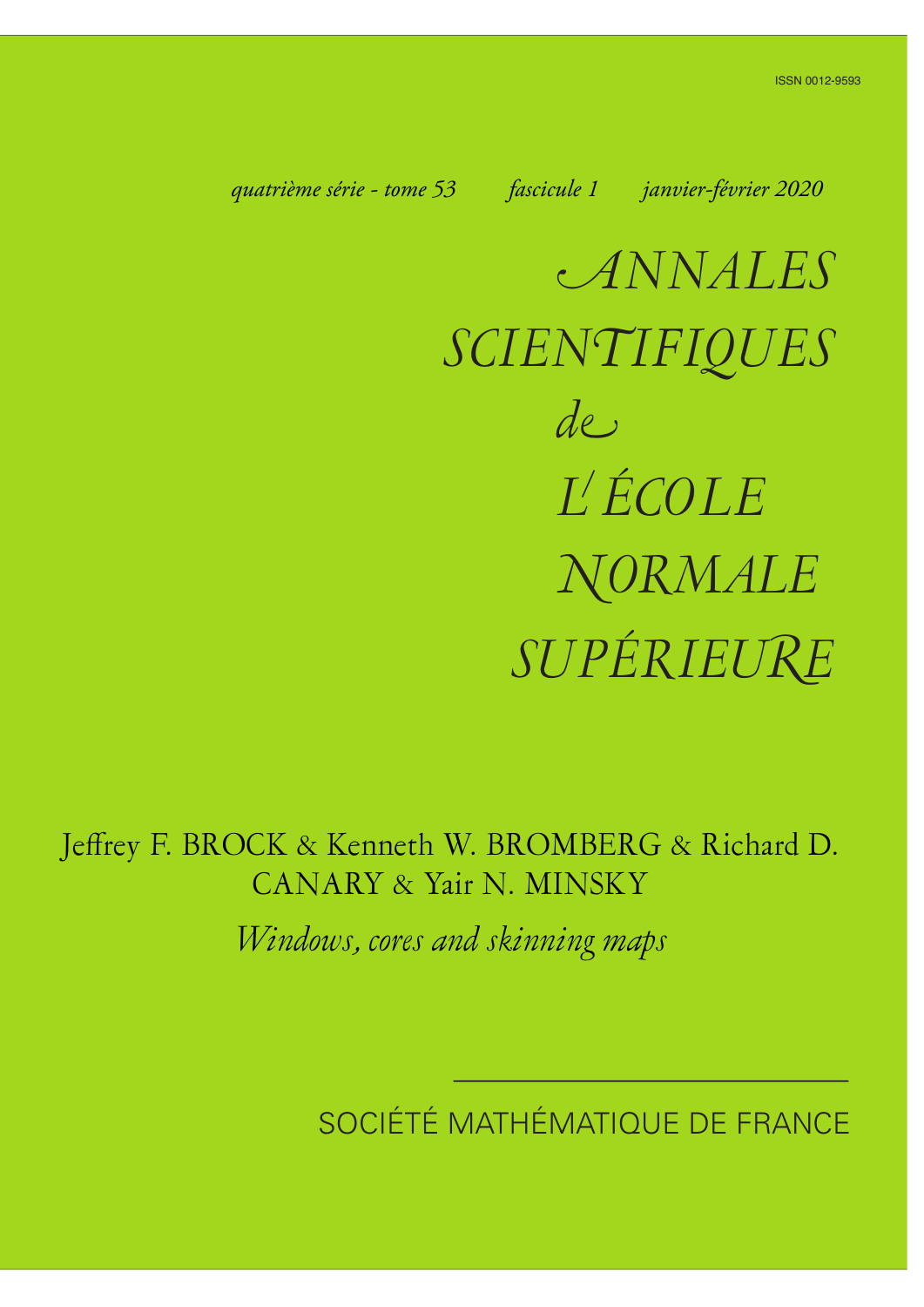# **Annales Scientifiques de l'École Normale Supérieure**

Publiées avec le concours du Centre National de la Recherche Scientifique

### **Responsable du comité de rédaction /** *Editor-in-chief*

Patrick BERNARD

| Publication fondée en 1864 par Louis Pasteur          | Comité de rédaction au 1 <sup>er</sup> mars 2020 |                      |
|-------------------------------------------------------|--------------------------------------------------|----------------------|
| Continuée de 1872 à 1882 par H. SAINTE-CLAIRE DEVILLE | P. BERNARD                                       | D. HARARI            |
| de 1883 à 1888 par H. DEBRAY                          | S. BOUCKSOM                                      | A. NEVES             |
| de 1889 à 1900 par C. HERMITE                         | R. CERF                                          | J. SZEFTEL           |
| de 1901 à 1917 par G. DARBOUX                         | <b>G. CHENEVIER</b>                              | S. Vũ Ngọc           |
| de 1918 à 1941 par É. PICARD                          | Y. DE CORNULIER A. WIENHARD                      |                      |
| de 1942 à 1967 par P. MONTEL                          | A. DUCROS                                        | <b>G. WILLIAMSON</b> |

## **Rédaction /** *Editor*

Annales Scientifiques de l'École Normale Supérieure, 45, rue d'Ulm, 75230 Paris Cedex 05, France. Tél. : (33) 1 44 32 20 88. Fax : (33) 1 44 32 20 80. annales@ens.fr

#### **Édition et abonnements /** *Publication and subscriptions*

Société Mathématique de France Case 916 - Luminy 13288 Marseille Cedex 09 Tél. : (33) 04 91 26 74 64 Fax : (33) 04 91 41 17 51 email : abonnements@smf.emath.fr

**Tarifs**

Abonnement électronique : 420 euros. Abonnement avec supplément papier : Europe : 551  $\in$ . Hors Europe : 620  $\in$  (\$930). Vente au numéro : 77  $\in$ .

© 2020 Société Mathématique de France, Paris

En application de la loi du 1er juillet 1992, il est interdit de reproduire, même partiellement, la présente publication sans l'autorisation de l'éditeur ou du Centre français d'exploitation du droit de copie (20, rue des Grands-Augustins, 75006 Paris). *All rights reserved. No part of this publication may be translated, reproduced, stored in a retrieval system or transmitted in any form or by any other means, electronic, mechanical, photocopying, recording or otherwise, without prior permission of the publisher.*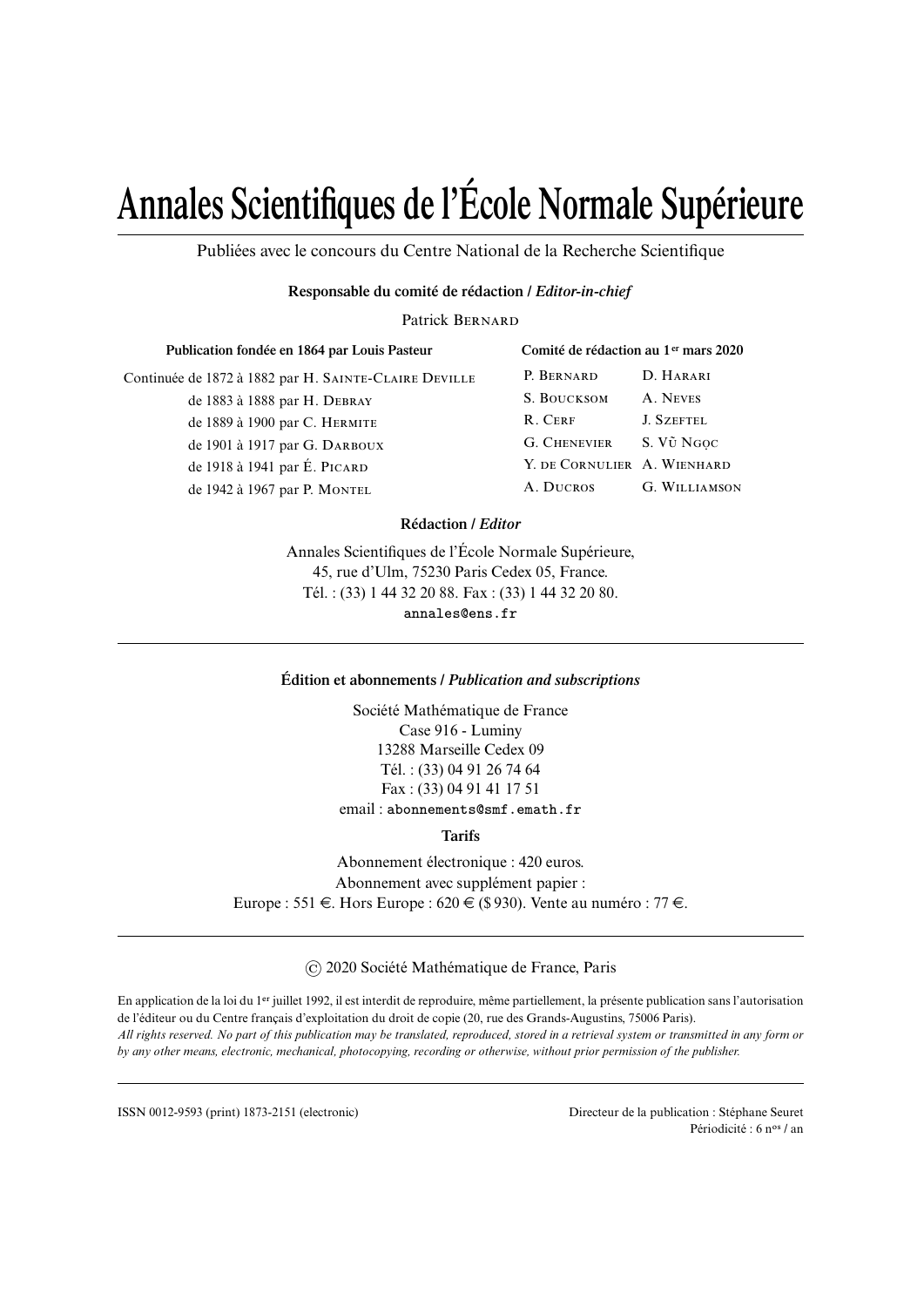# WINDOWS, CORES AND SKINNING MAPS

## BY JEFFREY F. BROCK, KENNETH W. BROMBERG, RICHARD D. CANARY AND YAIR N. MINSKY

ABSTRACT. – We give a generalization of Thurston's Bounded Image Theorem for skinning maps, which applies to pared 3-manifolds with incompressible boundary that are not necessarily acylindrical. Along the way we study properties of divergent sequences in the deformation space of such a manifold, establishing the existence of compact cores satisfying a certain notion of uniform geometry.

R. – Nous donnons une généralisation du théorème de l'image bornée de Thurston aux variétés de dimension 3 apprêtées à bord incompressible qui ne sont pas nécessairement acylindriques. En cours de route nous étudions des propriétés de suites divergeant dans l'espace des déformations d'une telle variété, établissant l'existence de coeurs compacts qui satisfont une certaine notion de géométrie uniforme.

#### **1. Introduction**

Critical to Thurston's Geometrization Theorem for Haken 3-manifolds was a fixed-point problem, phrased for a self-mapping of the deformation space of a hyperbolic 3-manifold with boundary. This *skinning map* implicitly describes how to enhance a topological gluing of a 3-manifold along its boundary with geometric information; a fixed point for the skinning map realizes a geometric solution to the gluing problem, resulting in a hyperbolic structure on the gluing.

Beyond its utility in geometrization, the map itself reveals more quantitatively the relationship between topological and geometric features of a hyperbolic 3-manifold. Indeed, Thurston's Bounded Image Theorem (see Thurston [\[44\]](#page--1-0), Morgan [\[38\]](#page--1-1), Kent [\[28\]](#page--1-2)) which provides the desired fixed-point, guarantees that for an acylindrical 3-manifold, the image of the skinning map is a bounded subset of Teichmüller space. In this paper, we investigate

Brock was partially supported by NSF grant DMS-1207572, Bromberg was partially supported by NSF grants DMS-1207873 and DMS-1509171, Canary was partially supported by NSF grant DMS -1306992, and Minsky was partially supported by NSF grant DMS-1311844.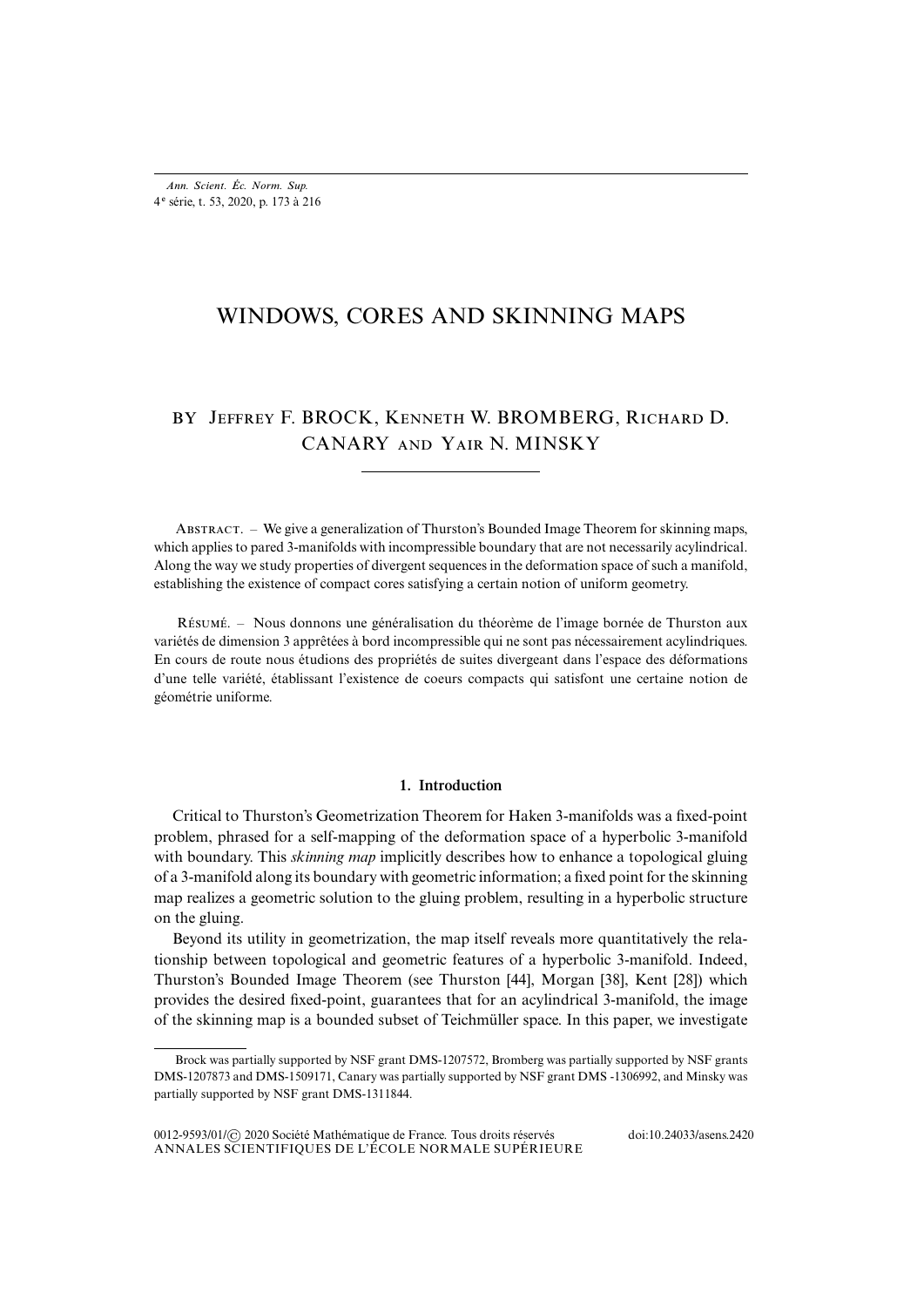the skinning map in the more general case when the 3-manifold is only assumed to have incompressible boundary. Here, the image of the skinning map need not be bounded, but the restriction onto any essential subsurface of the boundary that is homotopic off of the characteristic submanifold is bounded. One may think of this as a strong form of Thurston's Relative Compactness Theorem. Along the way, we refine our understanding of the interior geometry of a hyperbolic 3-manifold, establishing existence of a uniformly controlled family of compact cores for each deformation space of such manifolds.

Let  $M$  be a compact oriented hyperbolizable 3-manifold whose boundary is incompressible and contains no tori and let  $CC_0(M)$  denote the set of convex cocompact hyperbolic structures on the interior of M. A convex cocompact hyperbolic structure  $N<sub>o</sub>$  on the interior of M gives rise to a holonomy representation  $\rho : \pi_1(M) \rightarrow PSL(2,\mathbb{C})$  and induces a well-defined conformal structure on its boundary  $\partial M$ . Bers [\[8\]](#page--1-3) shows that one obtains an identification of  $CC_0(M)$  with  $\mathcal{T}(\partial M)$ , the Teichmüller space of conformal structures on  $\partial M$ . The skinning map

$$
\sigma_M: CC_0(M) \to \mathcal{T}(\overline{\partial M})
$$

records the asymptotic geometry of the "inward-pointing" end of the cover associated to each boundary component. If M has connected boundary S and  $N_\rho$  is in  $CC_0(M)$ , then the cover  $N_S$  of  $N_\rho$  associated to  $\pi_1(S)$  is quasifuchsian, i.e., a point in  $CC_0(S \times [0, 1])$ , so may be identified to a point  $(X, Y) \in \mathcal{T}(S) \times \mathcal{T}(\overline{S})$ . Then,  $\sigma_M(\rho) = Y$  and X is the point in  $\mathcal{T}(S)$  associated to  $\rho$  by the Bers parametrization. (The skinning map will be defined more carefully, and in greater generality, in Section [2.1.](#page--1-4))

A compact, oriented, hyperbolizable 3-manifold M is said to be *acylindrical* if it contains no essential annuli, or, equivalently, if  $\pi_1(M)$  does not admit a non-trivial splitting over a cyclic subgroup. In this setting, Thurston's Bounded Image Theorem has the following form.

THURSTON'S BOUNDED IMAGE THEOREM. - If M is a compact, oriented, acylin*drical, hyperbolizable 3-manifold with no torus boundary components, then the skinning map*  $\sigma_M$  :  $CC_0(M) \rightarrow \mathcal{T}(\partial M)$  has bounded image.

The skinning map has been studied extensively when  $M$  is acylindrical. This study has focused on obtaining bounds on the diameter of the skinning map in terms of the topology of M and the geometry of its unique hyperbolic metric with totally geodesic boundary, see Kent [\[28\]](#page--1-2) and Kent-Minsky [\[29\]](#page--1-5). In the case that  $M$  is not required to be acylindrical, it is known that the skinning map is non-constant (Dumas-Kent [\[22\]](#page--1-6)) and finite-to-one (Dumas [\[21\]](#page--1-7)), while Gaster [\[24\]](#page--1-8) demonstrated that it need not be injective.

In order to state our generalization of Thurston's Bounded Image Theorem to the setting where M is only assumed to have incompressible boundary, we recall that the *characteristic submanifold*  $\Sigma(M)$  is a minimal collection of solid and thickened tori and interval bundles in M whose frontier is a collection of essential annuli such that every (embedded) essential annulus in M is isotopic into  $\Sigma(M)$  (see Johannson [\[26\]](#page--1-9) or Jaco-Shalen [\[25\]](#page--1-10)). Thurston [\[46\]](#page--1-11) defines the *window* of M to be the union of the interval bundles in  $\Sigma(M)$ , together with a regular neighborhood of each component of the frontier of  $\Sigma(M)$  which is not homotopic into an interval bundle. Let  $\partial_{nw}M$  denote the intersection of  $\partial M$  with the complement of the window. Components of  $\partial_{nw}M$  are either components of the intersection of  $\partial M$  with